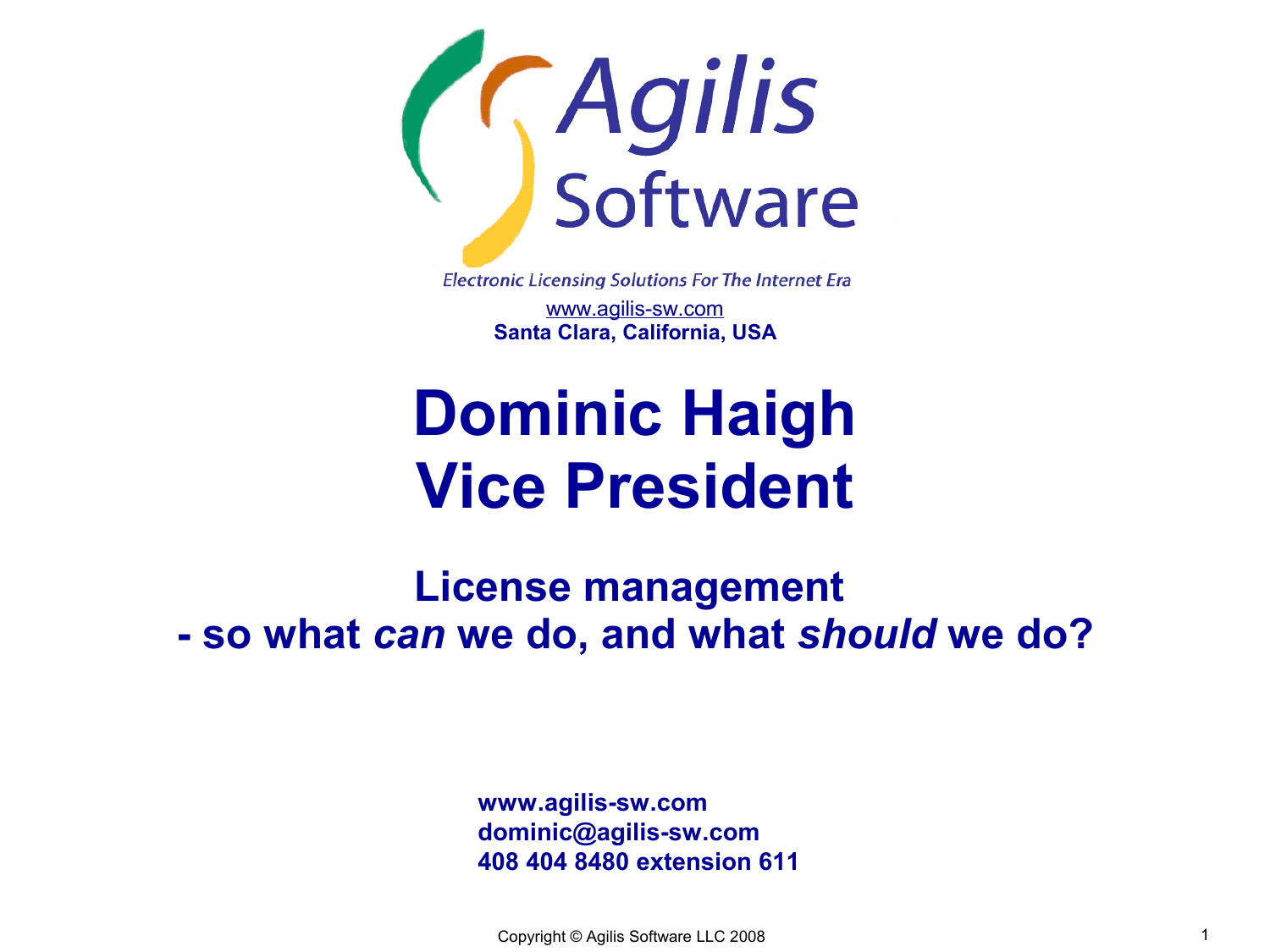### Dominic Haigh…

- VP Business Development for Agilis since 2003
- Many published articles and white papers
- Prior experience:
	- VP Marketing at a profitability analysis startup
	- Business Unit Manager at Teradyne
	- Product Manager at Teradyne (7 years)
	- Sales manager in the UK
- Degree in physics from Cambridge, and an MBA from INSEAD
- Amateur drummer, racing sailor, motorbike mechanic, gardener…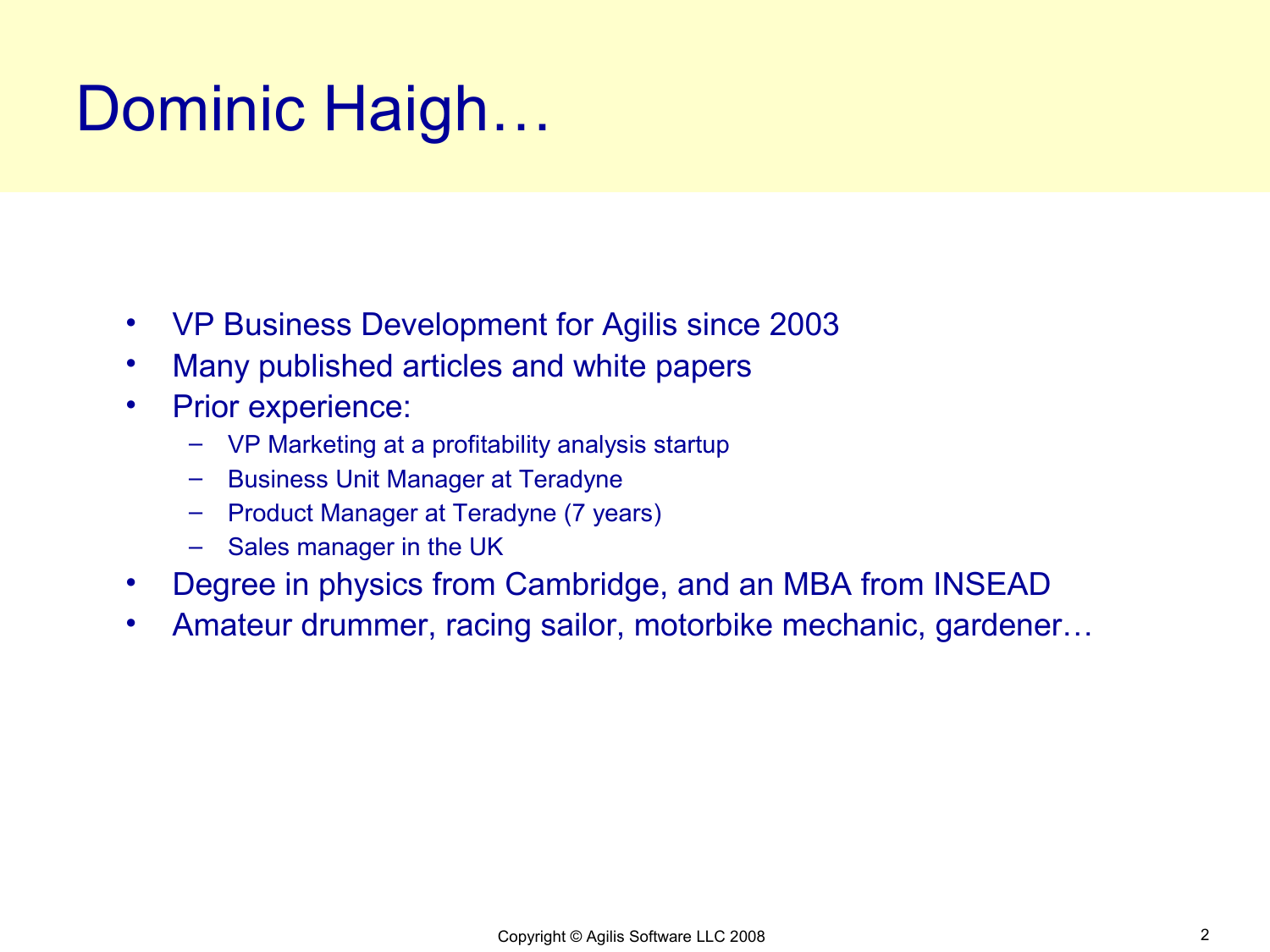# About Agilis Software

- 6 year-old California company focused on developing and marketing license management solutions
- A clean-sheet approach to software licensing:
	- Internet, WANs, VPNs, firewalls, proxy servers are ubiquitous
	- Reliable network connectivity cannot be assumed
	- Selected standards for deployability, portability and interoperability (HTTP, RDBMS, XML, Web Services, J2EE, ANSI C/C++, Java)
	- Watchwords: developer/end-user ease-of-use, flexibility, extensibility, scalability, openness, cost of operations/support, license lifecycle management
- Worldwide customer base:
	- Customers include leading software / hardware vendors in Finance, Defense, Networking, Semiconductor and other industries.
- Customer deployments in the most demanding environments:
	- US and other defense forces, leading international financial institutions, US federal security agencies, ...
- Four complementary license management solutions:
	- Orion Network Licensing Platform, began shipping 2003
	- Acropolis On-Demand Managed Licensing Service, available now
	- Acropolis Integration Manager, in beta
	- EasyLicenser License Manager, began shipping 2002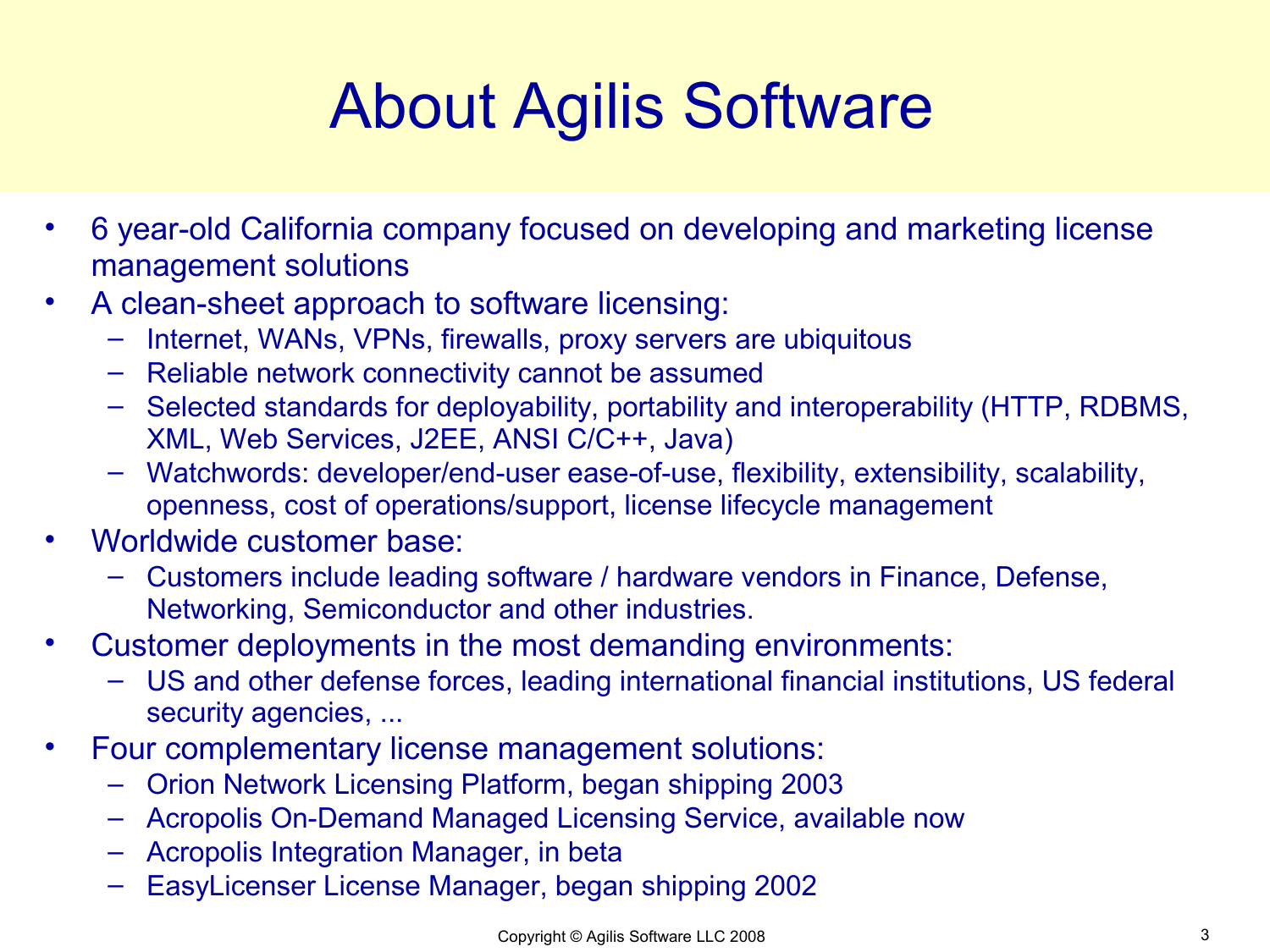### Increasing sophistication of license management

#### The Stone Age • Paper-based, with audits **Dongles** The Iron Age • Node-locked, single user licenses • Site licenses • Floating or concurrent licensing • License controls: – Perpetual license – Trial licenses – Subscription licenses – Feature or module-based • Counter piracy, 'honest abuse' More pricing options • Cut operations costs User convenience The Internet Age ?? • Automation • User convenience • Worldwide customer base • Cut operations/support costs • More pricing models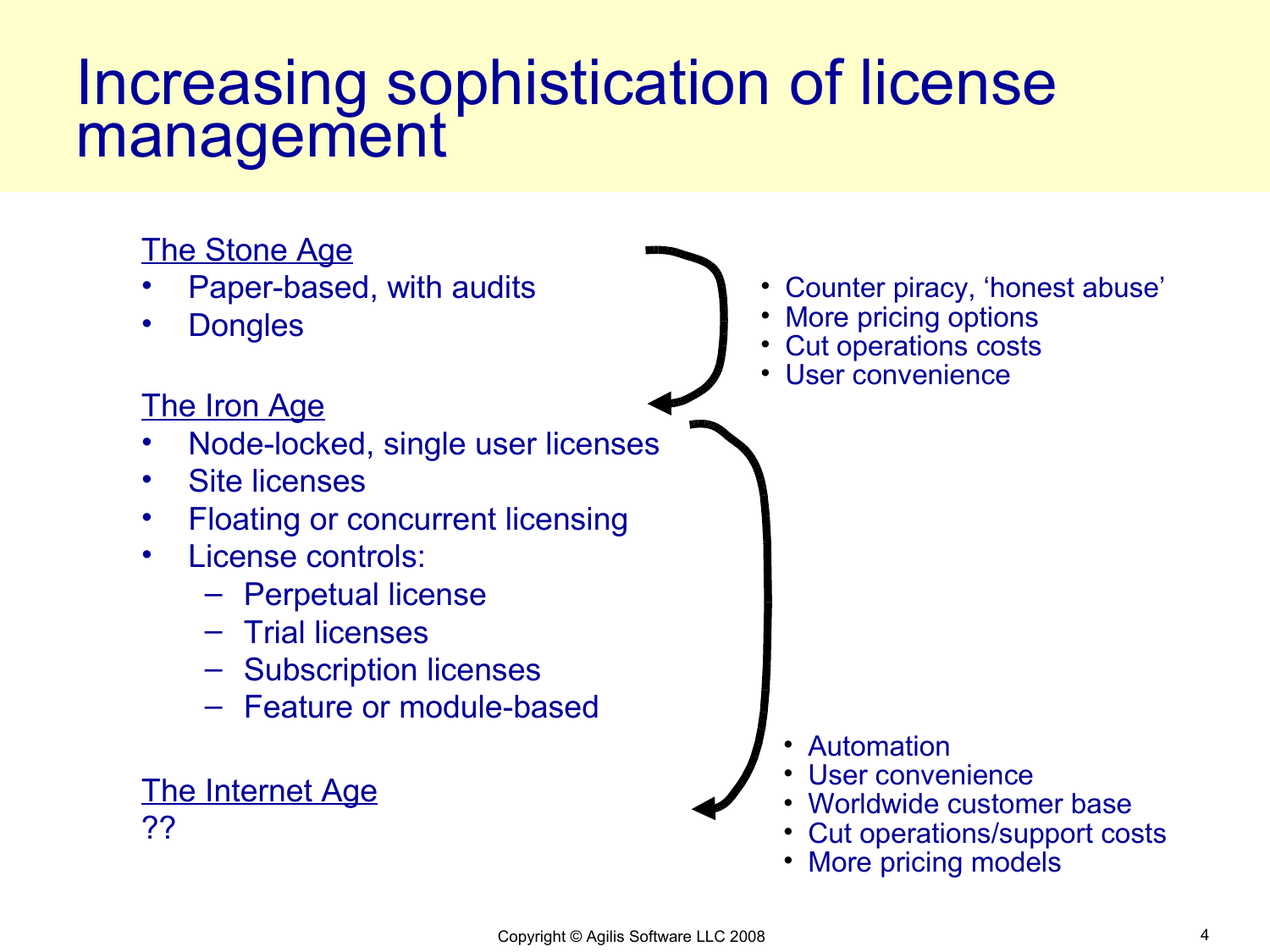#### What do the internet and modern technology bring to license management?

#### Automation

- Automated activation of node-locked licenses; scalable to millions
	- No dongles, no need for users to send system info to the vendor, error-free
- User self-service activation of node-locked licenses on disconnected systems
- Back-office integration automatically configure licenses and issue email instructions to users on order approval
- Manage support agreements

#### User Convenience

- Many different license models
	- Match available budget
	- Lower user risk
	- Tap into the operating vs. capital budget
	- Serve 'long tail' users
- Automatic fulfillment and activation 24x7 worldwide
- User self-service license relocation ("License to me"), user briefcase
- User admin of their licenses, even for hosted licensing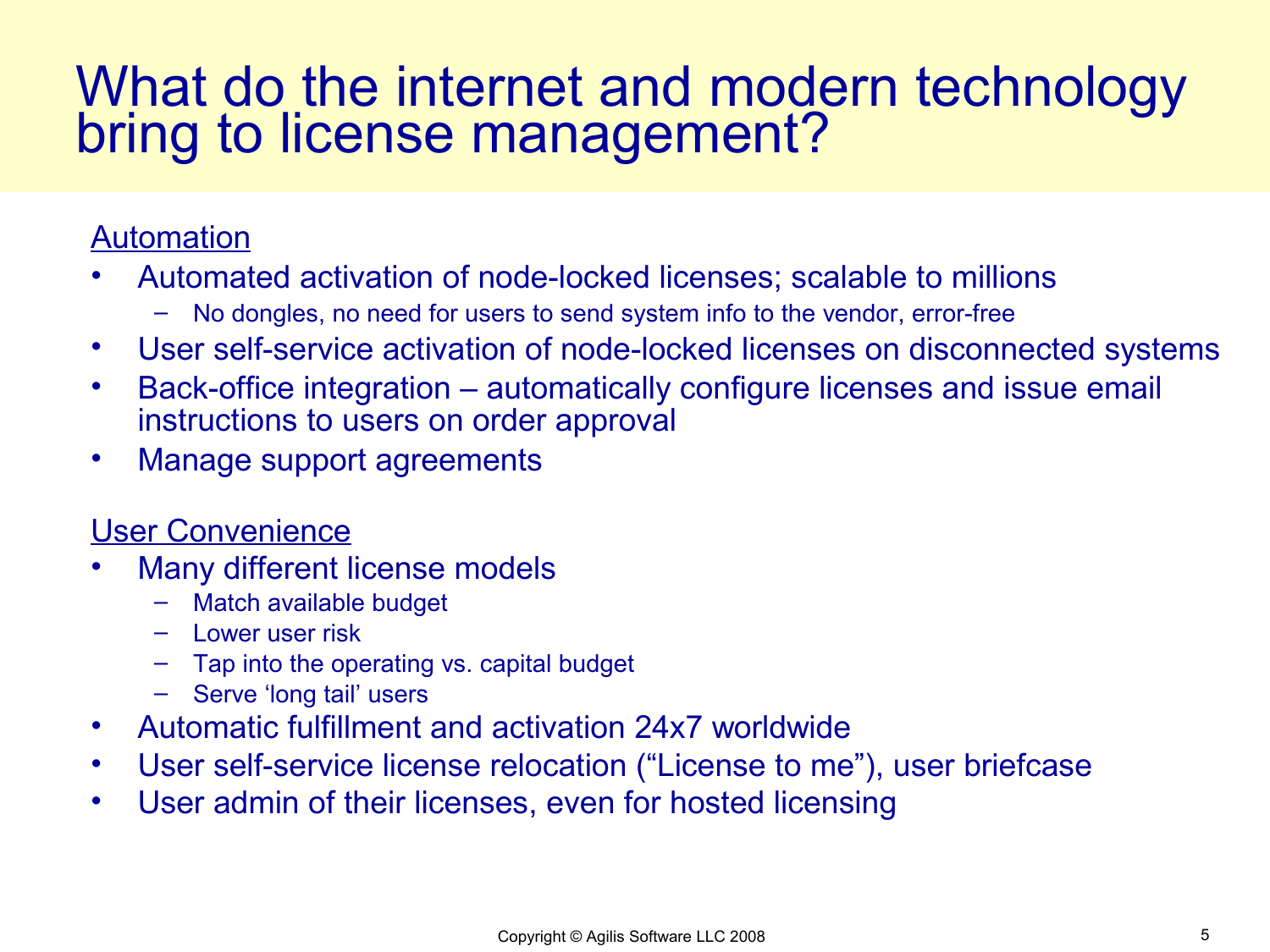#### What do the internet and modern technology bring to license management?

#### New License Models

- Highly-secure and convenient node-locked licensing (& no dongles)
- Internet-hosted floating licensing
- Practical subscription and usage-based licensing \*
- High-margin upgrade/upsell business
- Revocable licenses
- Complex-feature-based licensing

#### Lower Costs

- No operations support required for node-locked licenses and no shipping
- One licensing system to support many different license models
- Manage licensing via resellers, VARs, OEMs
- Hosted licensing solutions; no vendor infrastructure required

#### Business Intelligence

- Licensing data captured in an RDBMS; online and offline reporting / alerts
- Notification of pending license expiration
- Capture data from users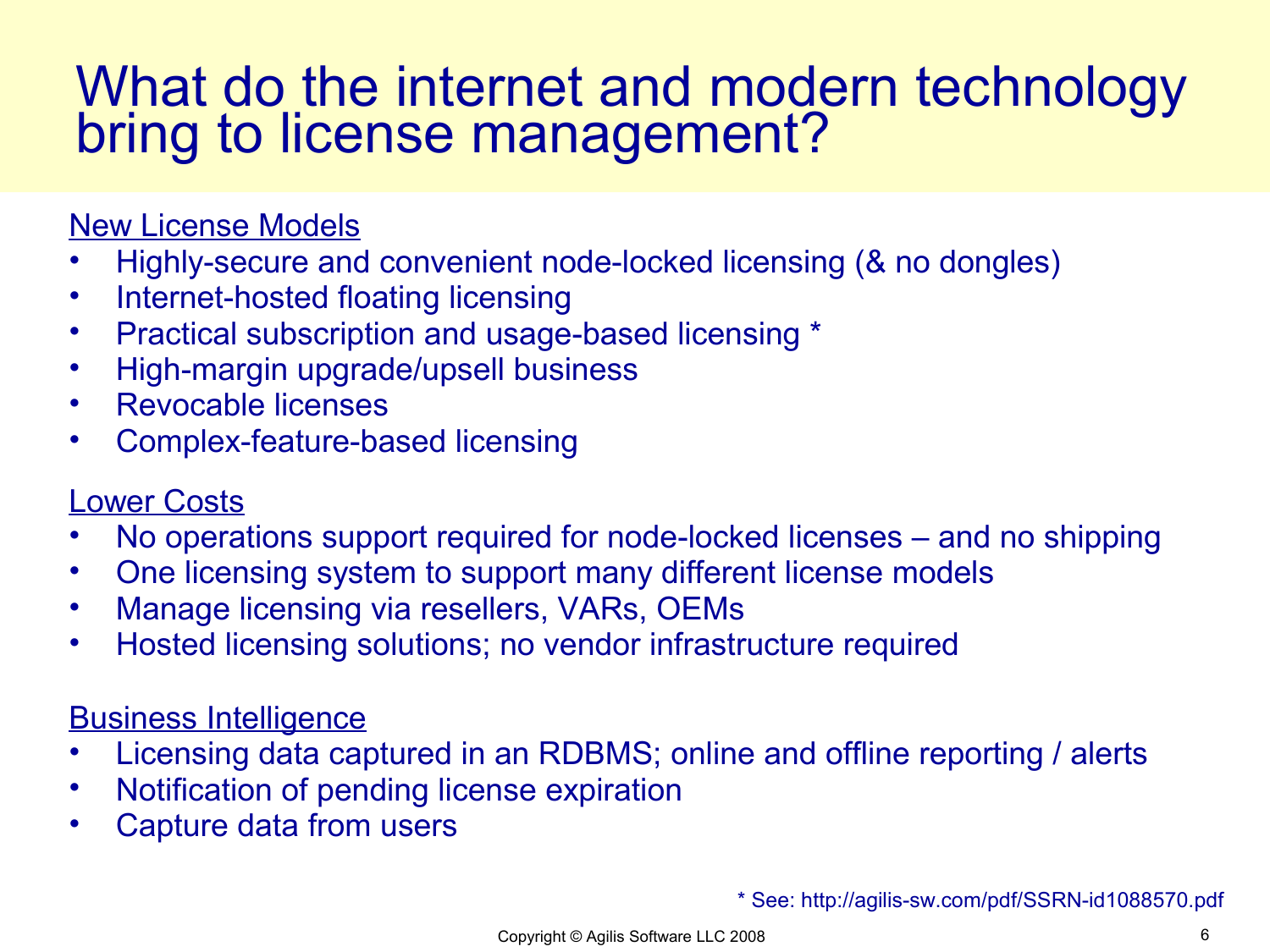# NumeriX licensing requirements

- Pricing management software sold to banks
- Several hundred customer companies in 25 countries, with up to 100 users per customer
- Subscription-based pricing
- 8 modules, each with 4 to 15 features  $=$  ~50 options
- A range of connectivity from their customers' systems:
	- Internet connection from licensed system
	- No internet connection; browser available
	- Not even browser access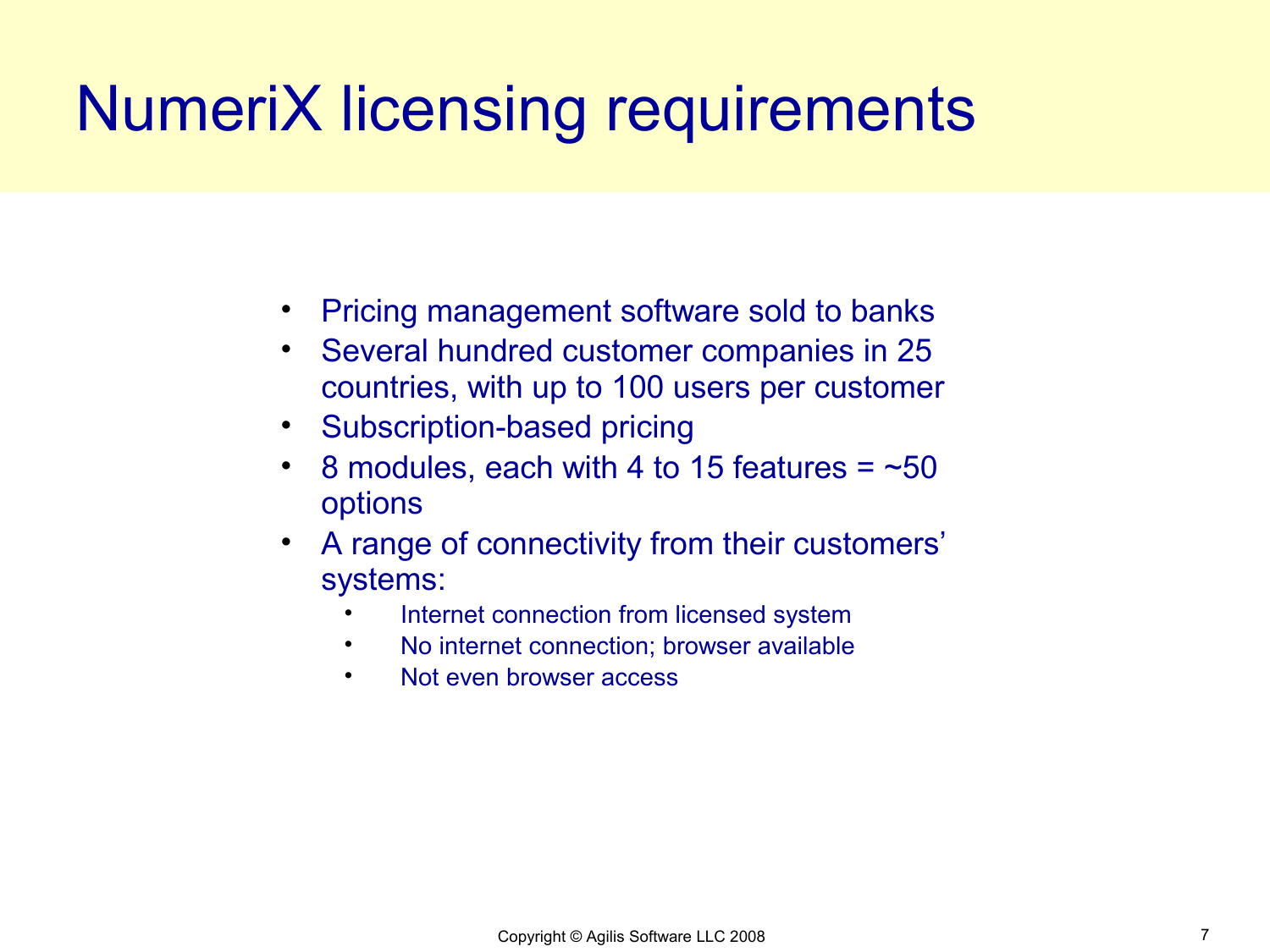### NumeriX implementation – 3 scenarios, one licensing system

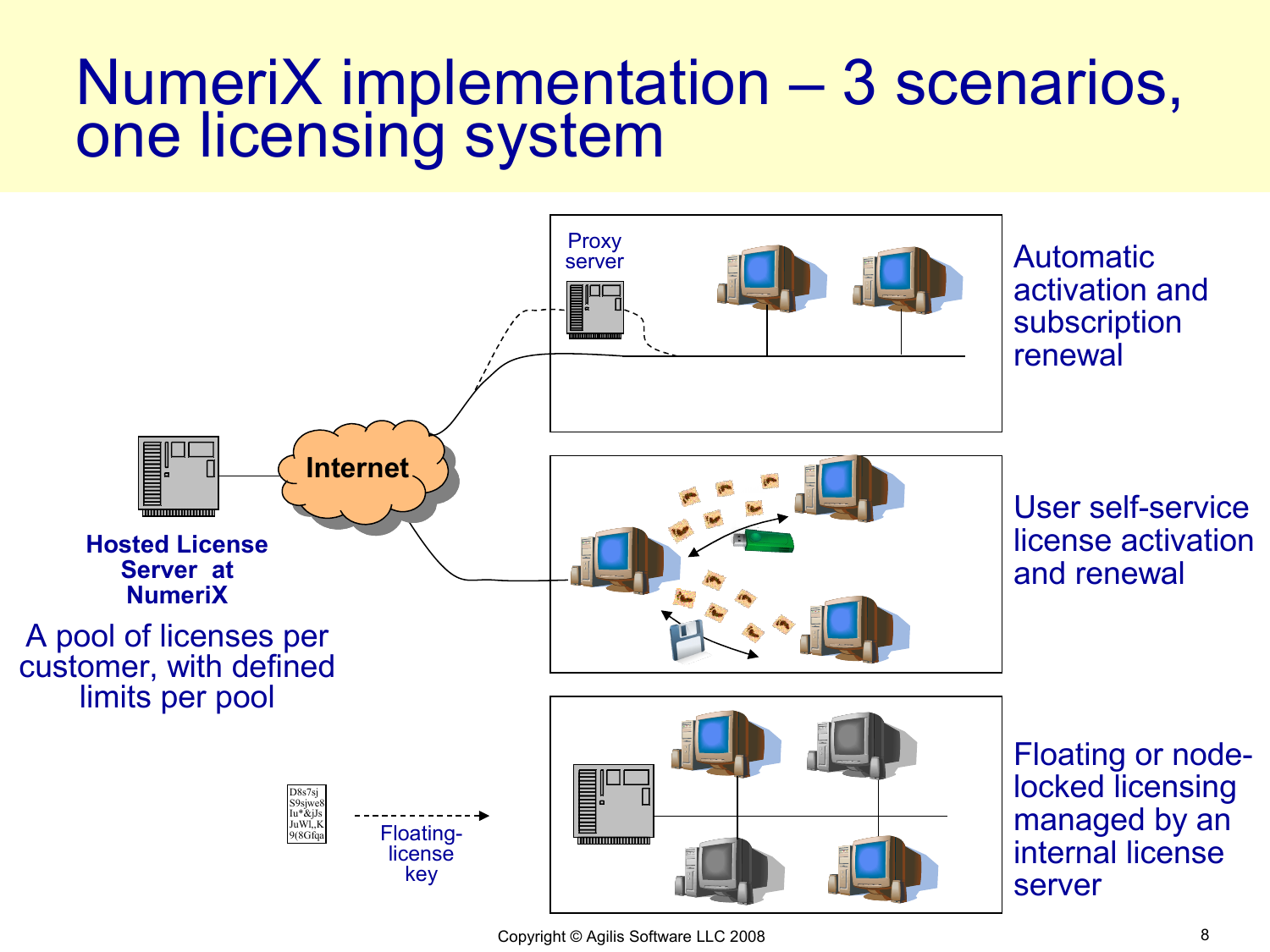### Fair Isaac requirements

- Risk analysis tools used by agencies worldwide
- Usage-based renewable license, with post-facto billing (security!)
- Several usage counters per installation
- No internet connectivity from the users' systems
- Users are not IT experts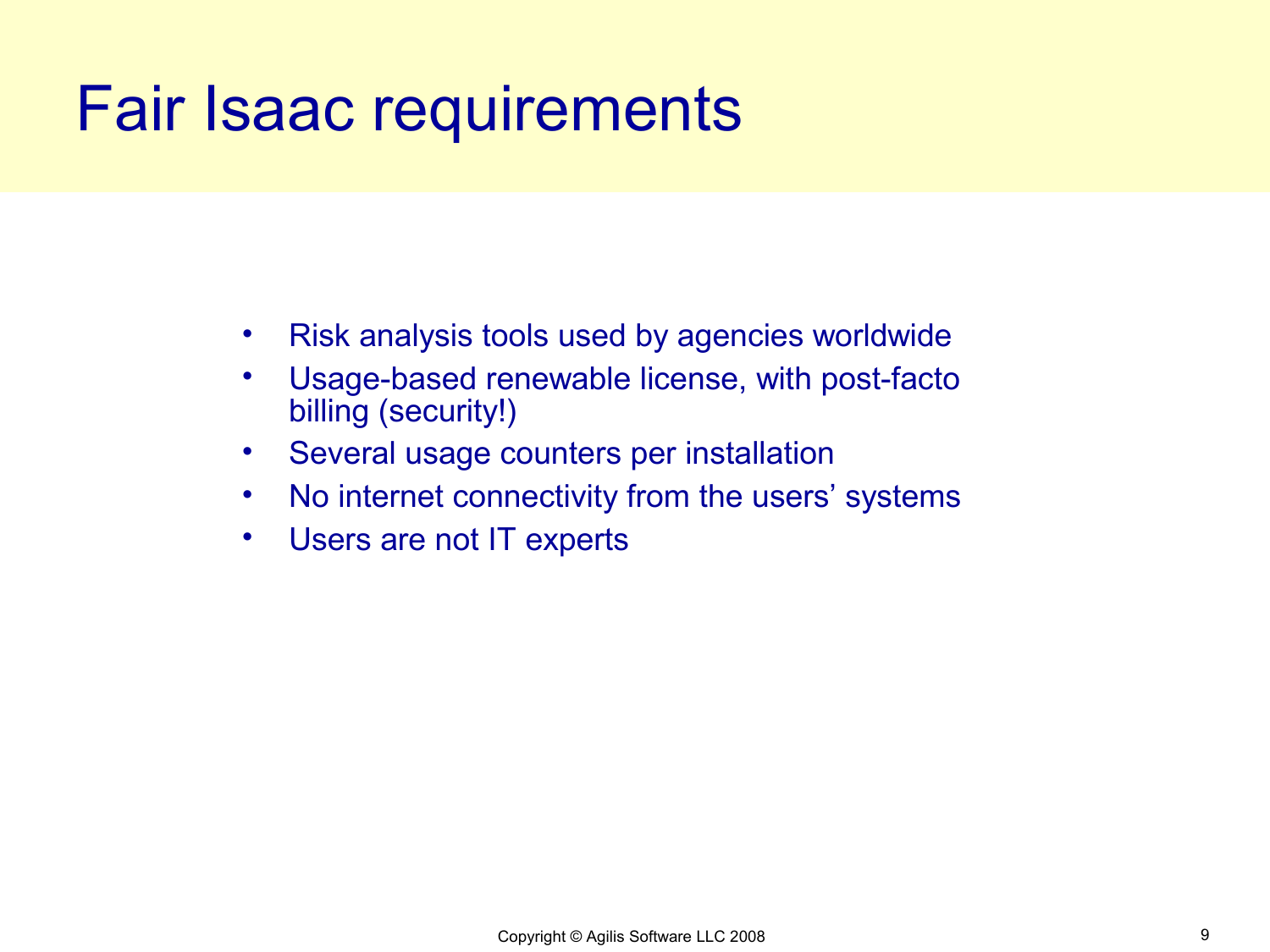# Fair Isaac implementation

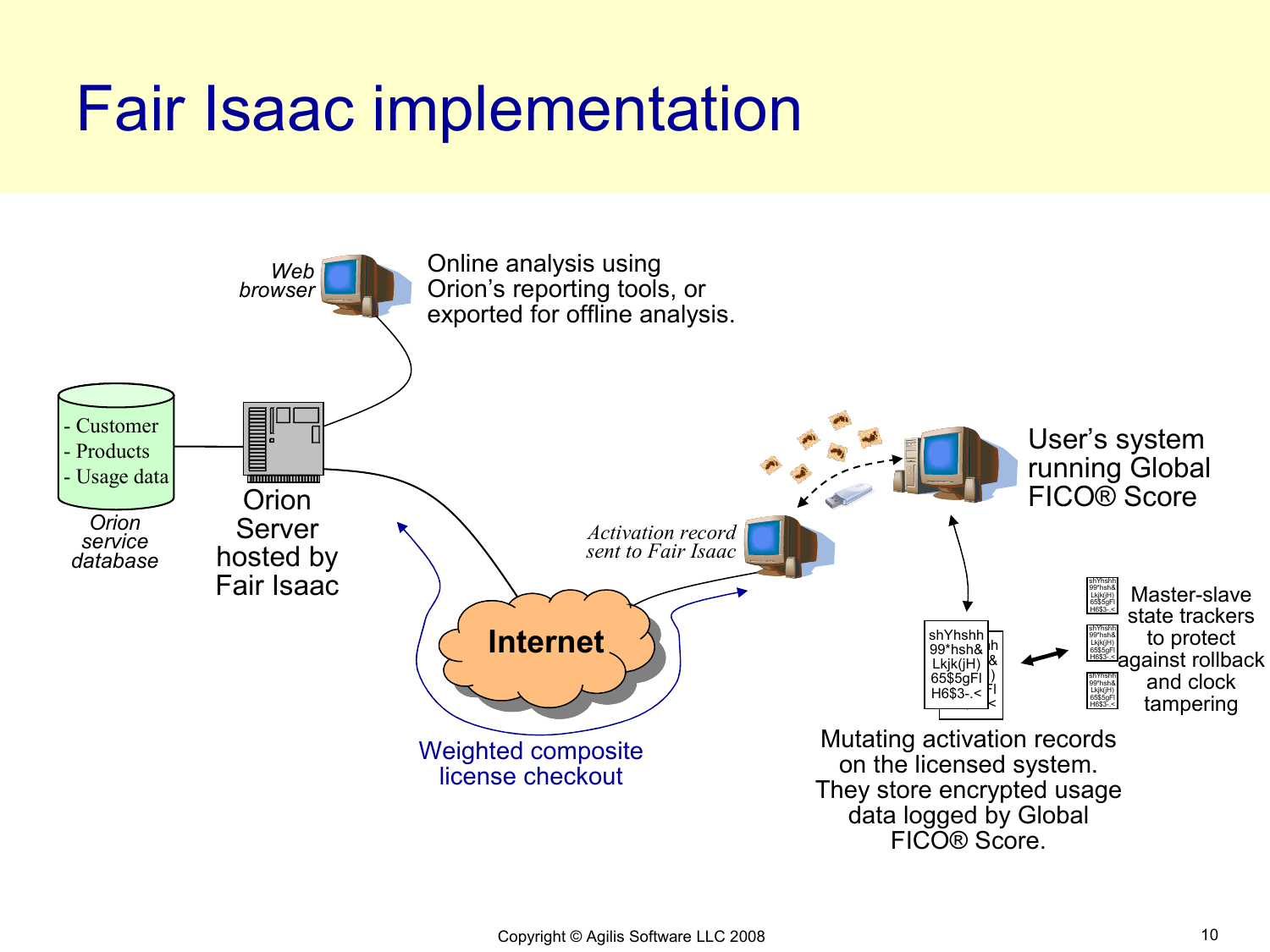### Scenario for a manufacturer of complex systems

- Large, high-cost manufacturing systems with many hardware options (e.g. memory, number of channels, high-performance hardware, power…)
- Most customers have many systems worldwide
- Customer's desired configuration of each system can vary over time
- Ever-lower hardware costs

How to:

- Reduce operations costs
- Allow customers the flexibility they want maybe achieve a competitive edge?
- Cut support and upgrade costs?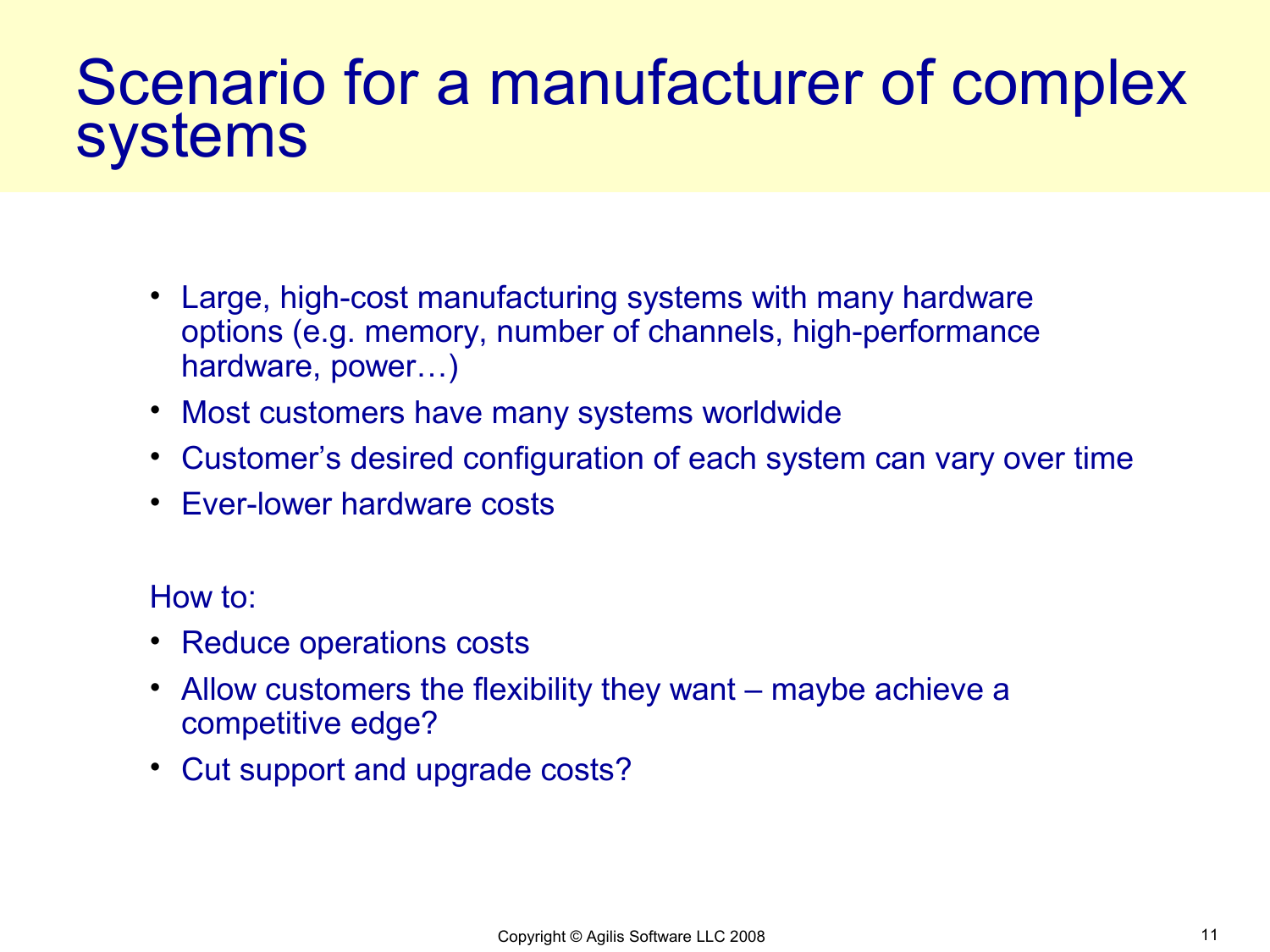### Implementation



Manufacture Low, Medium and High spec machines only

#### Manufacturer **Customer**



#### License server

- Use of different functions requires a number of "points"
- Systems check out points from a pool managed by the license server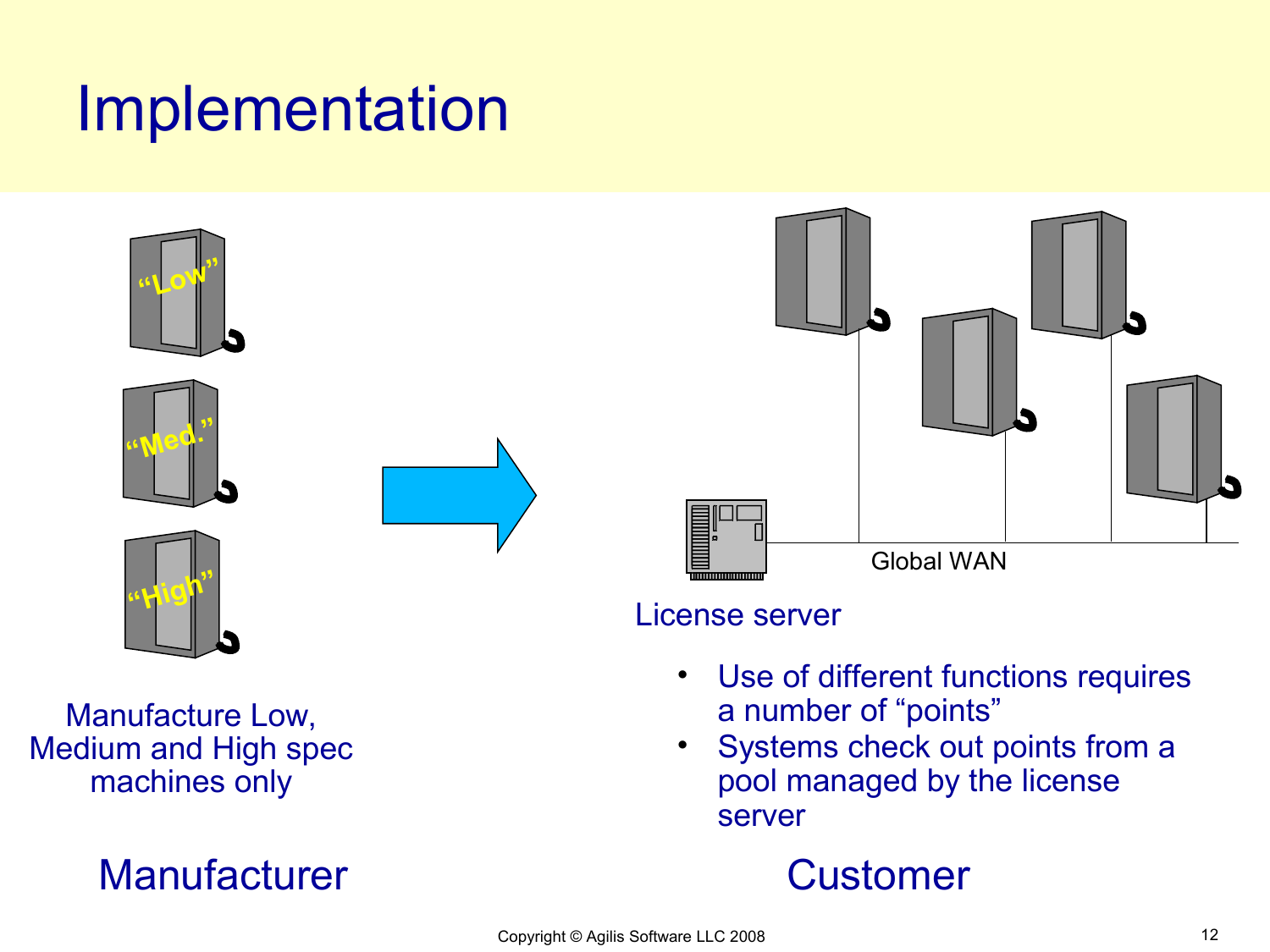# Mobile technology startup requirements

- Enterprise server application
- License based on number of servers and number of seats per server
- Perpetual and subscription licenses
- Revocable licenses
- Easy way to upgrade a customer's number of servers or seats
- Minimal infrastructure investment and management
- Rapid startup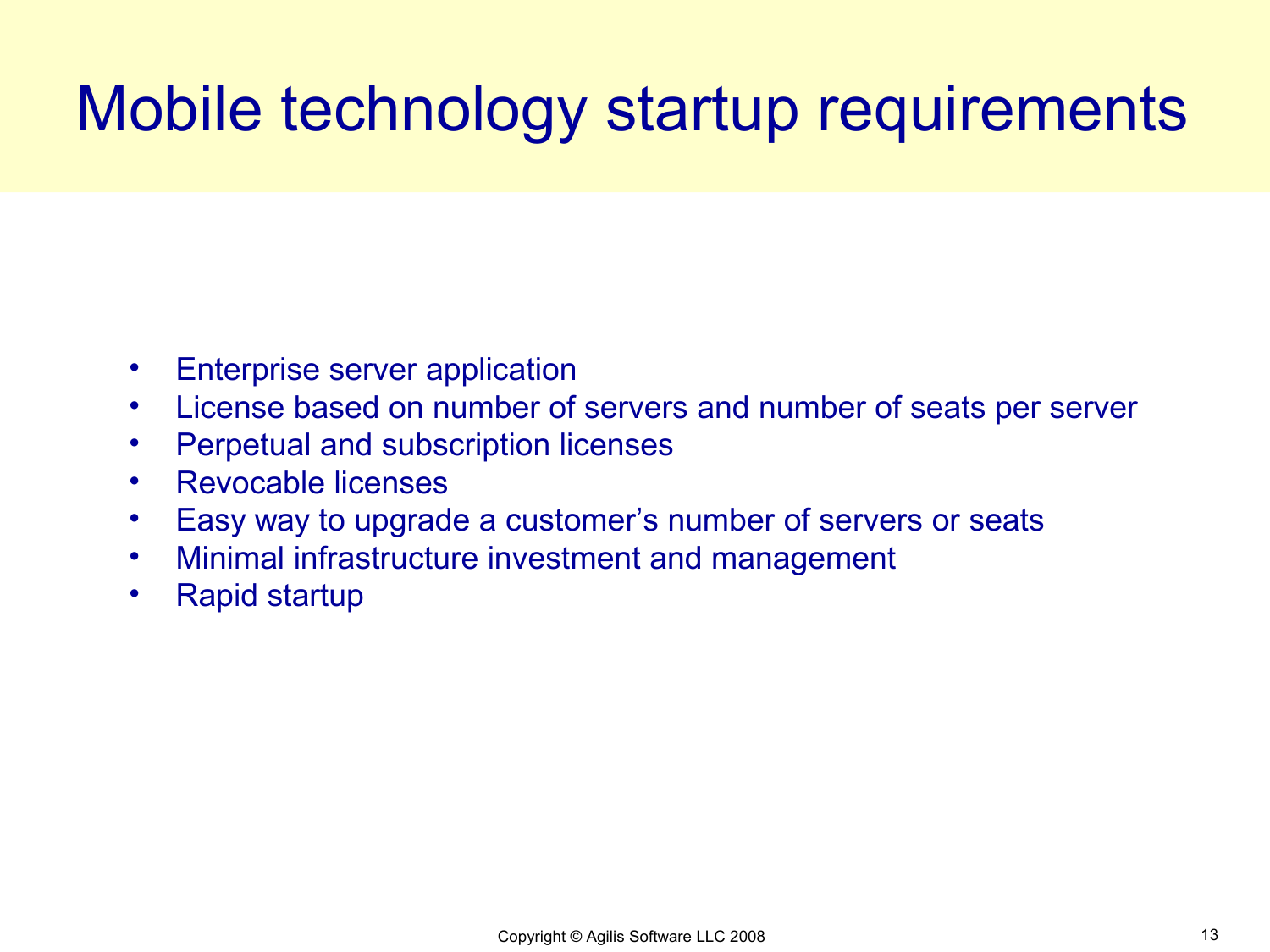### Implementation



• A license can be revoked by cancelling it in the license server (from any web browser)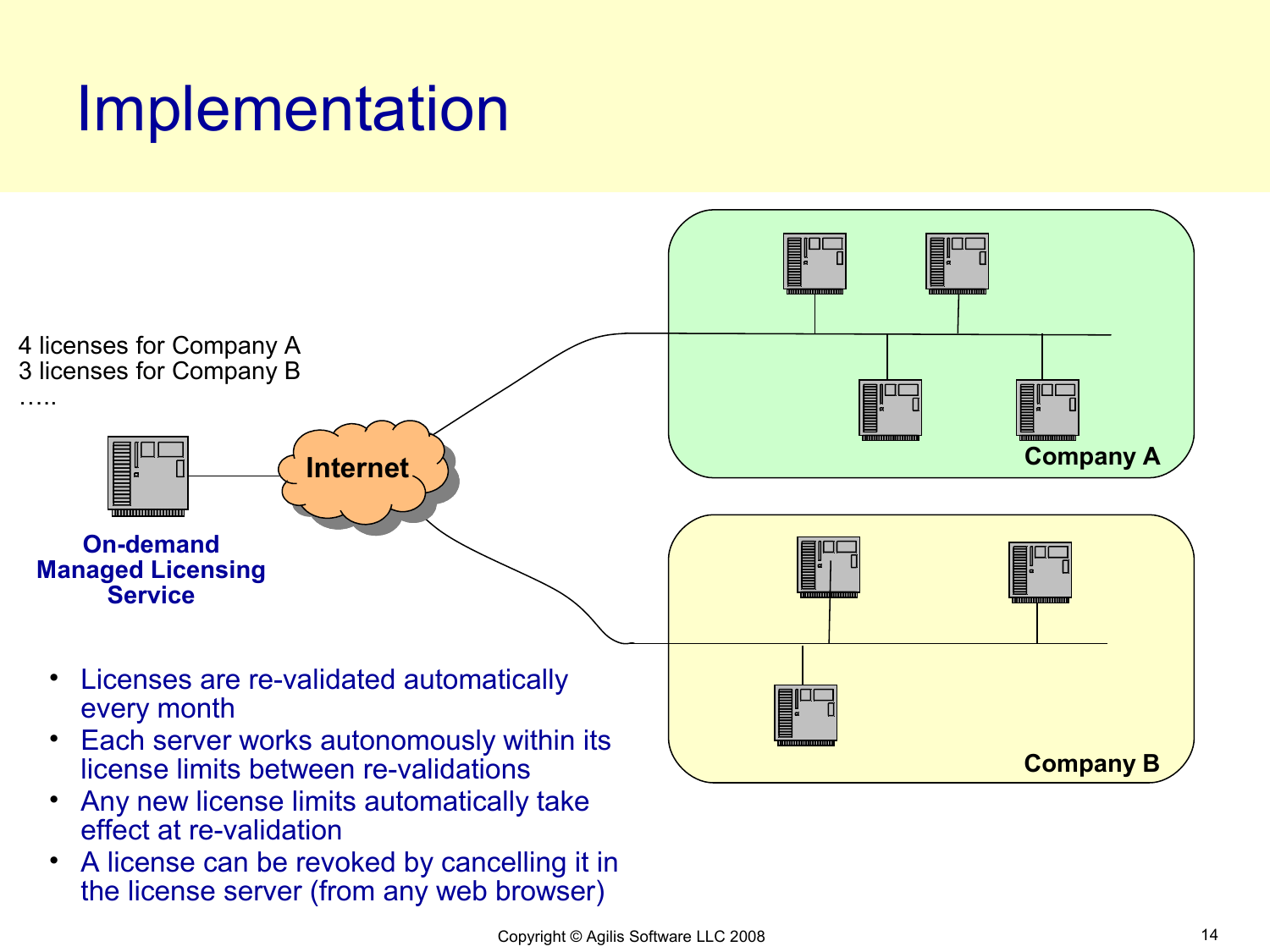# So what should *I* do?

No idea – but you have more and better options than ever before.

Things to think about:

- Business strategy
- Customers' preferred usage and buying patterns
- Mature versus new markets
- Domestic versus overseas, especially piracy-prone areas
- Competitors' approaches
- Expected annual volume of licenses
- Back-office automation options and requirements
- Application technology (platforms / programming languages required)
- Product roadmap
- Incremental roll-out strategy vs. "throw the switch" e.g. Complement Supplement - Replace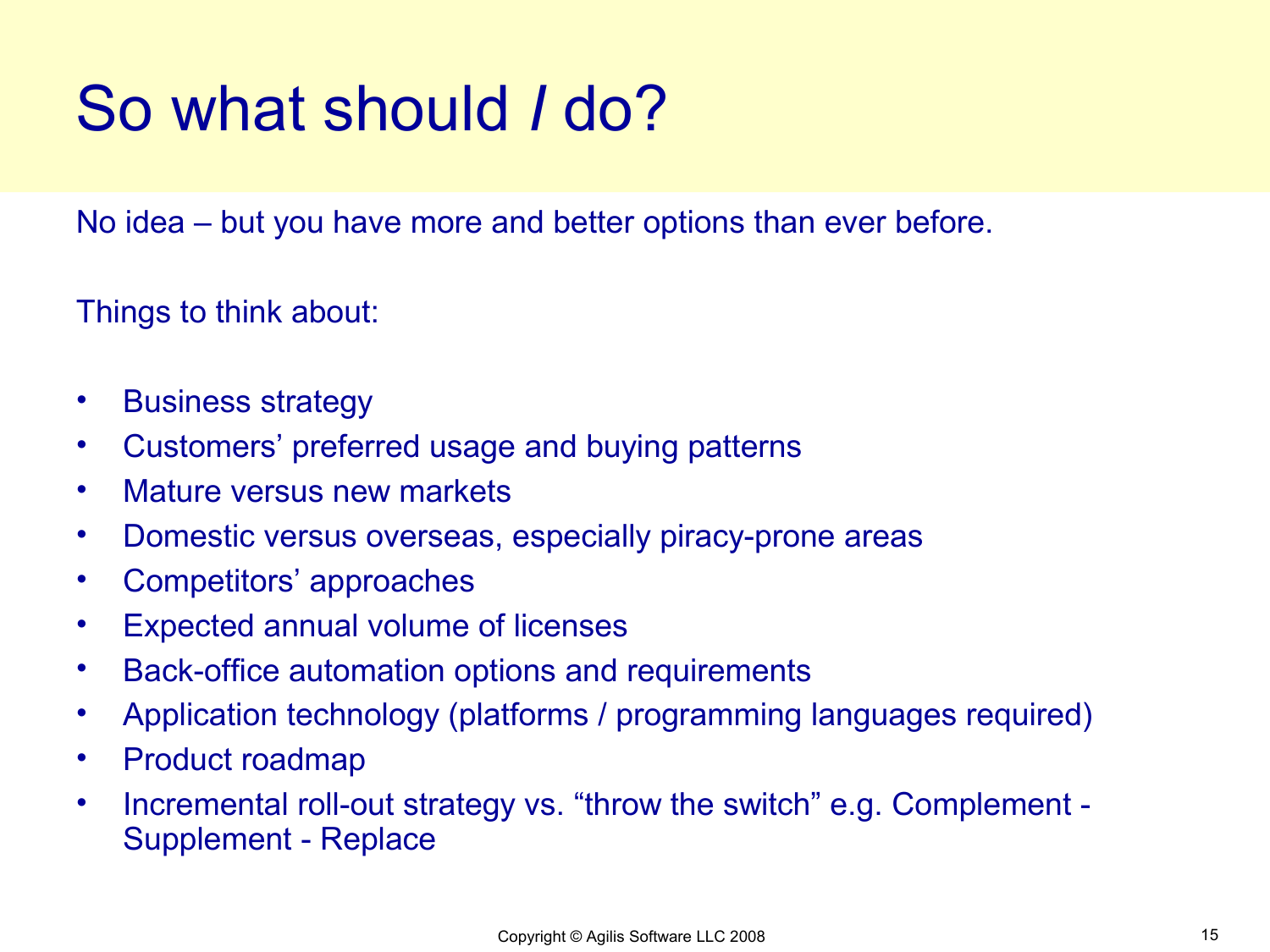# A possible transition strategy

Incremental risk-managed approach: Complement – Supplement – Replace:

#### 1. Complement existing licensing system

- Add automated key delivery to the legacy licensing system using a hosted solution
- Automate delivering node-locked licenses
- No changes required to the legacy-protected applications
- Improve user service, operations overhead, alerts, tracking, reporting....

#### 2. Supplement existing licensing system

- Extend existing licensing semantics
- Add software rental licensing capabilities
- Add unified product activation / floating licensing capabilities with single integration.
- Application can auto-detect available licensing system and adapt.

#### 3. Replace existing licensing system

- Once the new system is fully operational and proven, the legacy licensing system can be jettisoned.
- Legacy licensing system is decommissioned simply by turning it off.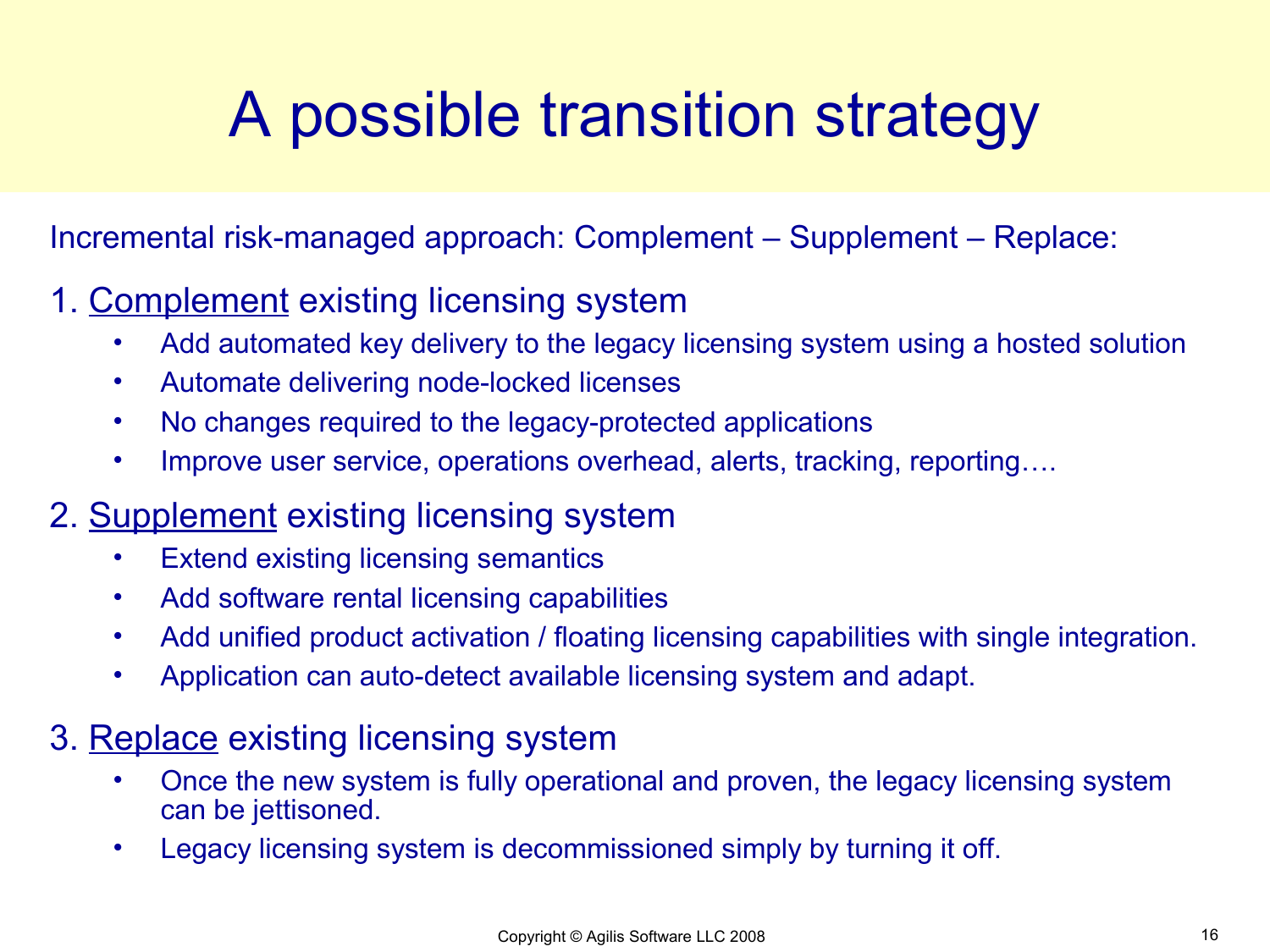### Deferred key generation for legacy licensing systems

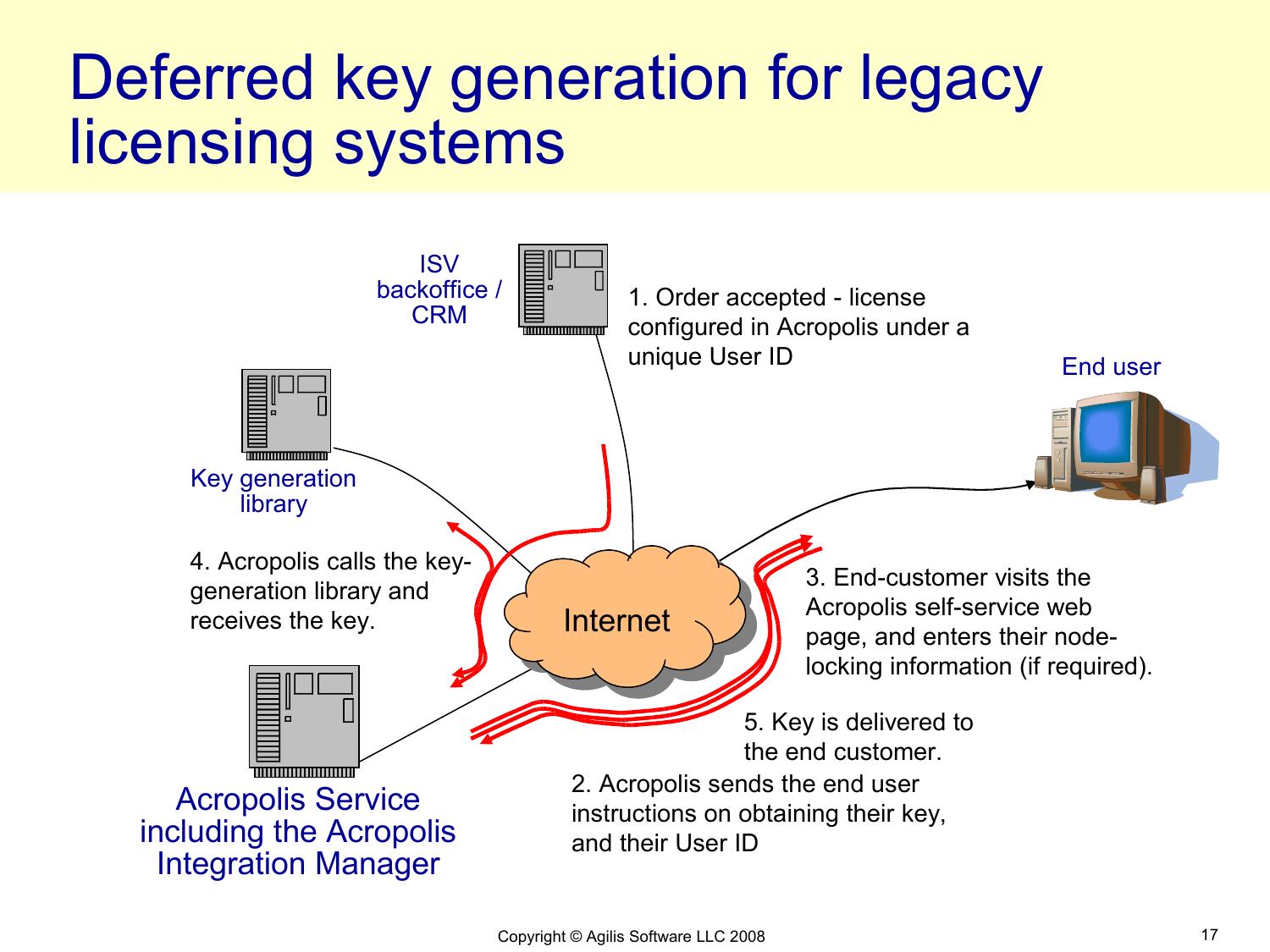### All departments are involved in a licensing implementation